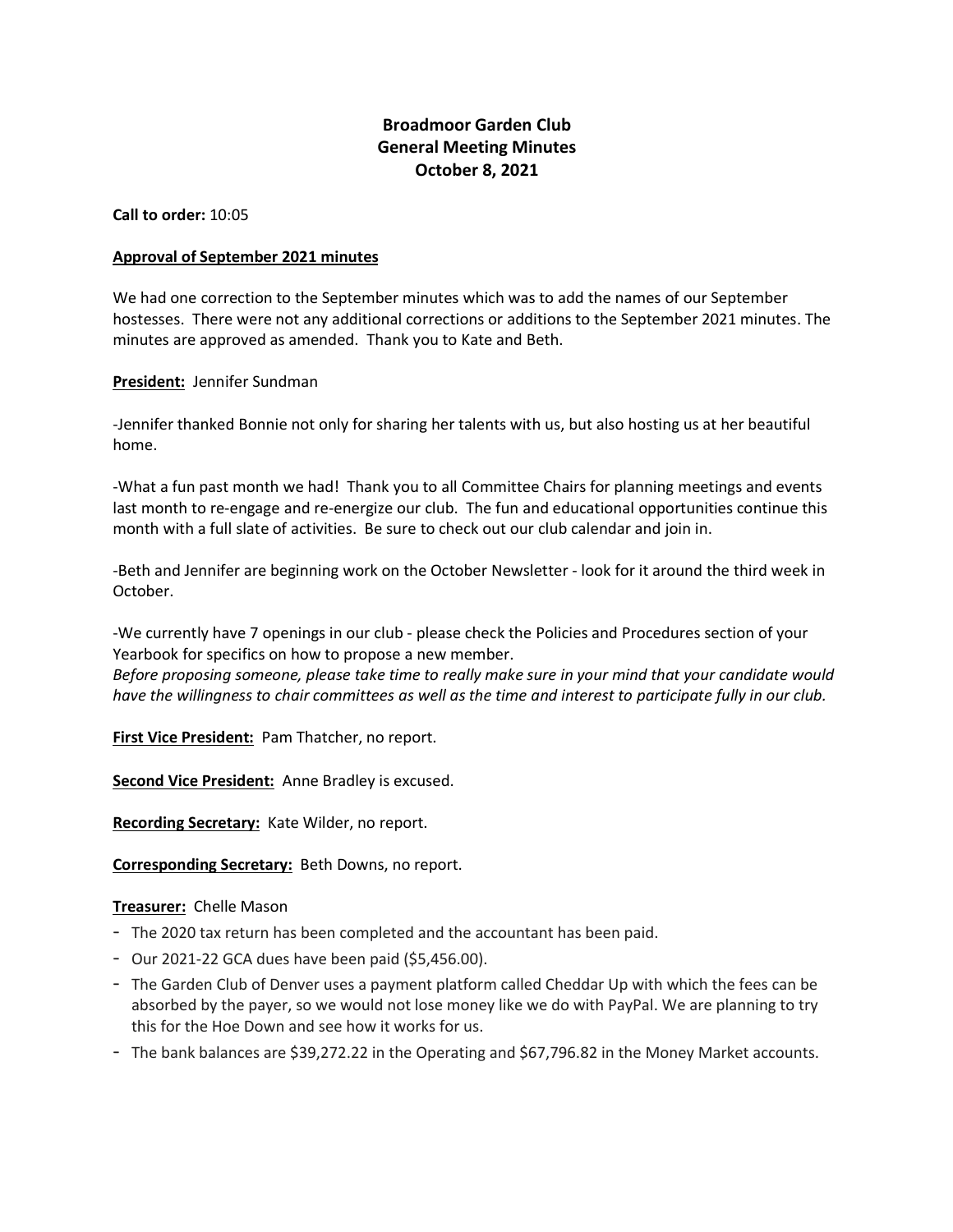# *STANDING COMMITTEES*

# **Awards & Scholarships:** Brigitte Foss, no report.

# **Civic:** Joan Schulz

Joan encouraged members to stop by and see the trees that BGC donated at The Pioneers Museum.

**Conservation:** Cathy Plush is excused. No report.

**Flower:** Meredith Donner and Kristel Hybl

-Meredith gave a recap of the successful and fun Sweetwater Flower Workshop. They had 43 attendees!

-The Flower Committee will meet at Kate Faricy's home on October 12 at 1pm to watch the GCA On-Demand program about Flower Flashes. Any other interested members can view it via GCA's e-News link.

-A dried flower wreath-making workshop, put on by Ellen's Flowers, is scheduled for October 26 at Colorado Co-Op. Limited to 20 participants, it will be opened to the full club if space remains after the Flower Committee has a chance to sign up.

### **Horticulture :** Susan Wallnutt

-Liz Bevington discussed a Venetucci Pumpkin Give-away Volunteer Day, scheduled for Friday October 22nd from 9-12. She also invited members to volunteer to teach Broadmoor Elementary kindergartners to make a "greenhouse in a bag" on October  $17<sup>th</sup>$  from 9:30-11, please arrive at 9am.

-A seed starting workshop is planned for October 19 at Sarah Young's home. It is open to the club, with priority given Horticulture Committee members.

-Susan reported on portions of the online Shirley Meneice Horticulture Conference - She especially enjoyed the presentations on growing succulents, making seed bombs and the Coastal Maine Botanic Garden. Any BGC member can watch these and other conference topics, recorded during the conference, by logging into the GCA website. If you need help doing this, please contact Beth Downs, our club's administrator.

#### **Hospitality:** Denise Sheridan

Thank you to today's coffee hostesses Cherryl Kilgore and Lisa Stedman.

November hostesses are Sara Howsam, Joan Schulz, Judy Sellers, and Sarah Young - this luncheon will be held at the Cheyenne Mountain Country Club.

The Hoedown has been scheduled for Thursday, December 16th at the Cheyenne Mtn. Country Club.

# **Photography:** Mallory Sharp

The Aiken Canyon field trip has been postponed. The committee will work on photographing Carnegie Library and McAllister House. Next meeting is October 21 at 10 am at Mallory's home. Mallory also shared tips for iPhone photography of the fall colors.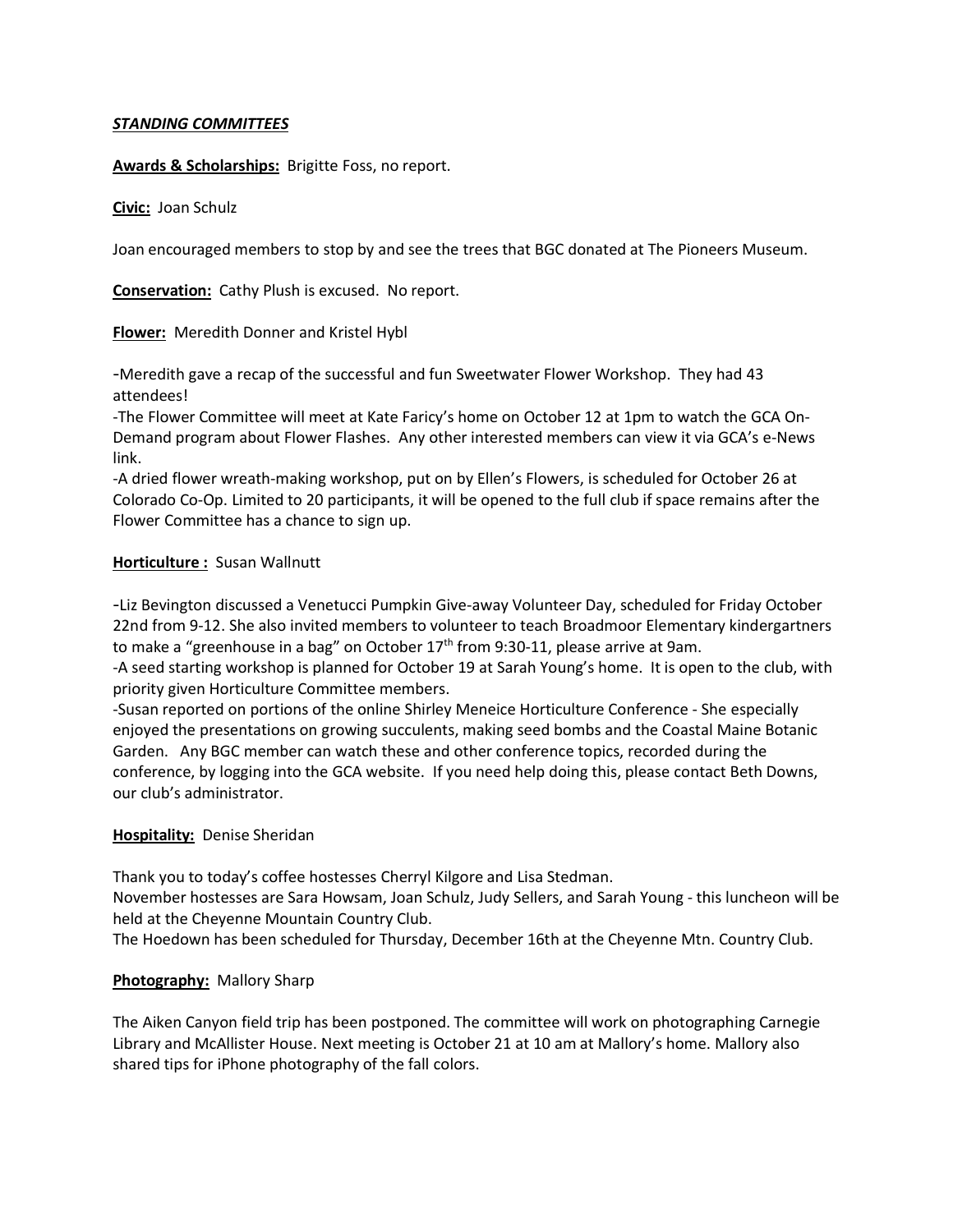### **Program:** Lisa Stedman

Today's program is Fall Floral Arranging, presented by Bonnie Grenney. Our November Program will be on Conservation and Environmental Issues at Chico Basin Ranch.

**Public Relations:** Jane Cosper, no report.

**Ways & Means:** Jennifer Bain, Kate Faricy

The committee met September 29th and discussed trying to move forward with re-creating A Night at The Ranch again in 2023. They are also looking into other smaller fundraisers.

#### **Yearbook:** Derry Adams

The new pages were distributed at the October 8 meeting. Anyone unable to attend can pick up her copy from Derry's porch, 1800 Mesa Road. Derry also reminded members that they can update their personal information at any time on the GCA website.

### *SPECIAL COMMITTEES*

### **Garden History and Design:** Janene McCann

The committee met September 22nd.

Ann Blackmun, Kristel Hybl and Melani Tutt, along with Ann Young, have continued their hard work documenting Ann Young's garden for The Smithsonian Garden archives.

The committee toured Joan Schulz's, Fawn Bell's, and Sherry Coutt's gardens this week. We hope to add more garden visits in the Spring.

The committee also has plans for a movie night to watch a documentary about Frederick Law Olmsted, a book discussion and more in the coming year

#### **Website:** Cherryl Kilgore

Cherryl asked members to please send event photos. She also started an archived minutes "tab" on the website. Please reach out to Cherryl with any difficulties logging in to BGC website.

#### *MYSTERY MEMBER:* Suzanne DuBois

Suzanne presented a fun guessing game with interesting facts about one of our members. The correct answer was Jan Webber. We learned more about Jan's beginnings in Texas and the years before she lived in Colorado Springs. We found out that Martha Stewart was her caterer while she lived in Greenwich, Connecticut; that she likes mysteries and gin and tonic; doesn't like to cook and LOVES shoes.